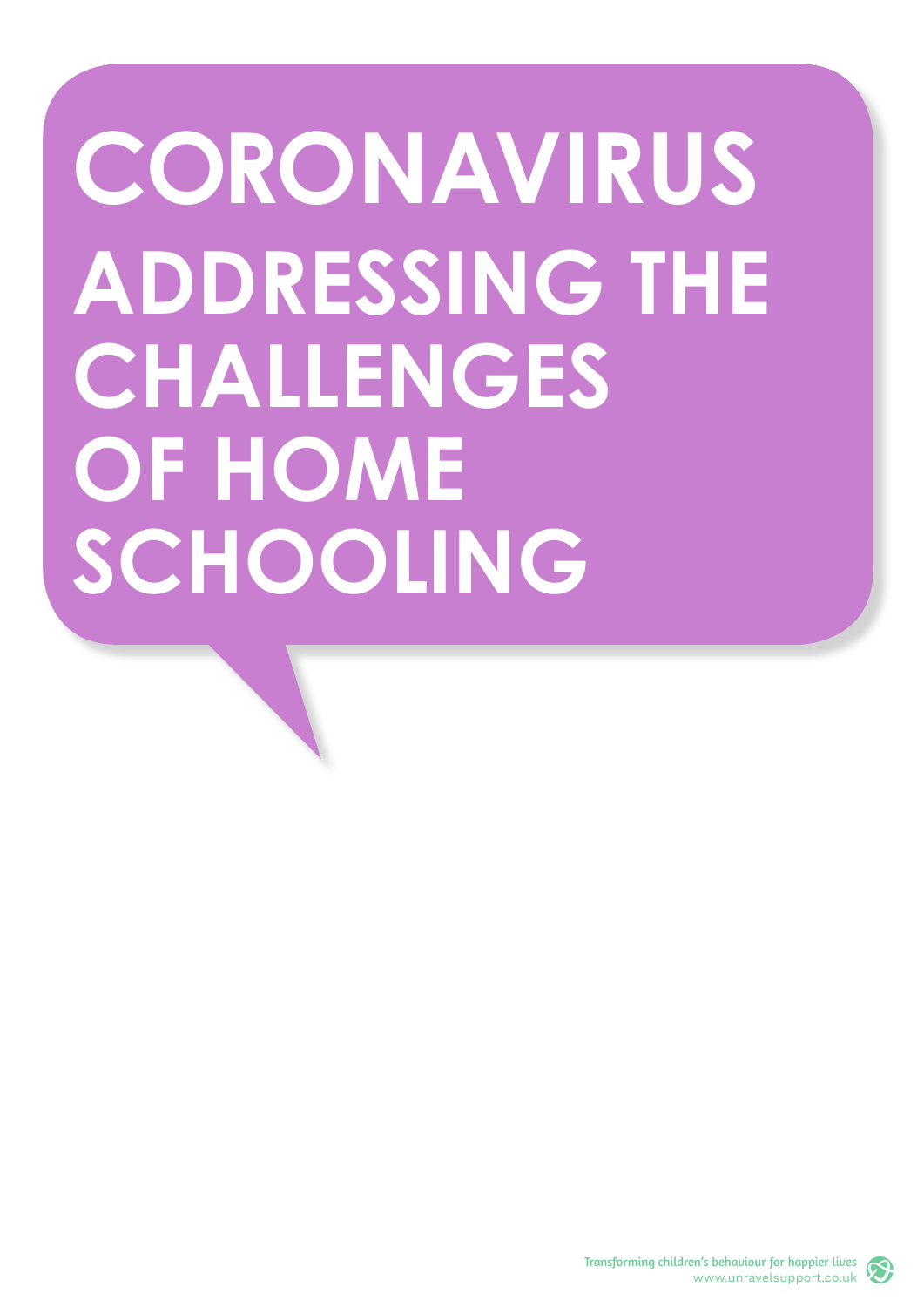### Dear parent/carer

Many of us, without any previous training or experience, have now become the homeschool educators for our children. This is going to bring many challenges for us as parents and for our children and young people who are transitioning from school to home learning environments.

Some children will undoubtedly be enjoying the more relaxed, less demanding approach to learning and we need to let them work through this without developing negative habits too quickly. The longer we let these new habits go unaddressed, the harder they will be to rectify in the long term.

Many other children will be struggling with the change in momentum and so are trying to apply a familiar school-style model to their new educational day in order to eliminate feelings of pressure and anxiety. It is important that we recognise, listen to and learn the needs of our children during this time. Individual differences will start to appear. Some children will choose to get the work out of the way early on. Others may like an intermittent approach across the day. It is important to notice these preferences whilst also nudging different work approaches when we can, so that behaviours don't become too rigid. Remember we need to get our children back into school when all this is over.

A real positive from all of this is that we can tailor our child's new learning environment to match their best models of learning. Some children will enjoy learning in a physical way, e.g. maths circuits in the garden. Others will prefer practical practical hands-on learning such as baking or topic-based work. For many, by doing the learning with us will bring an additional magic as long as we allocate our time fully so that we avoid feelings of frustration.

We are all doing the best we can under these circumstances, and with additional life pressures too. Don't be too hard on yourselves; you are not alone.

Take care.

The Unravel Team



Supporting you on behalf of your child's school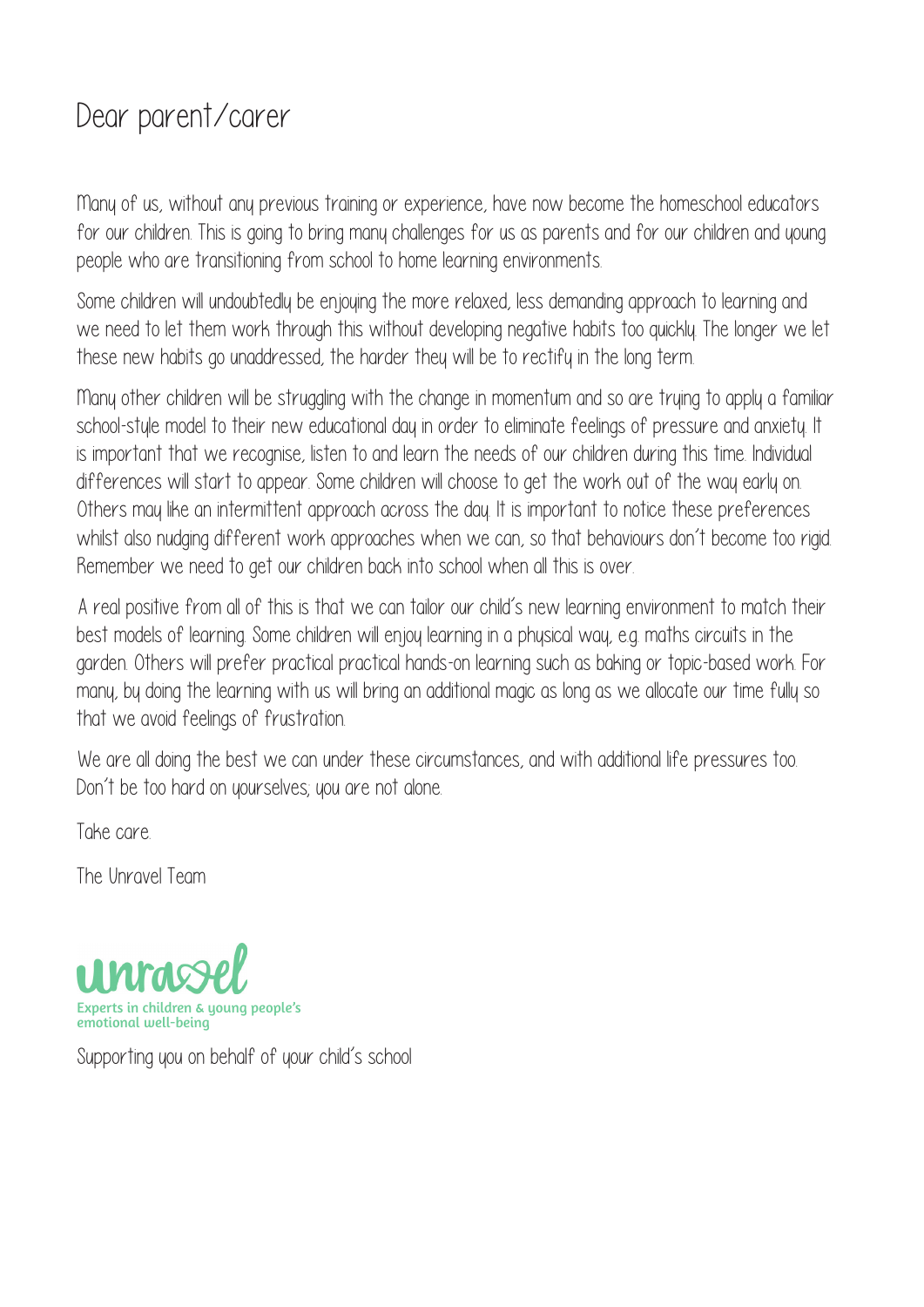#### **ADDRESSING THE CHALLENGES OF HOME SCHOOLING**

- Be patient. Homeschool learning is going to take time for everyone to settle into. We know we need to do this but the routine may take time; just keep working towards your daily goals
	- Nip negative habits in the bud as early as possible
- Involve the children and young people, who are at the heart of this, in setting up how each day will go. If we give them some ownership and control to develop learning timetables, they will be more likely to stick to them
- Be realistic. You are not going to be doing 5.5 hours (a full  $\bullet$ school day) of educational activities each day. Under the circumstances, between 2-4 hours depending on school age and you'll be doing a good job
- Remember to make the day as fun as possible.  $\bullet$ Our children aren't getting the social opportunities they need, or the levels of play. We want our children to look back on this time as positively as we can
- Remind children of the reality of these circumstances. This is when we can educate on different styles of a working day. Help them to understand that although we need elements of self-discipline, we can adapt to our learning styles too. If the learning is happening, we can be more flexible about when and how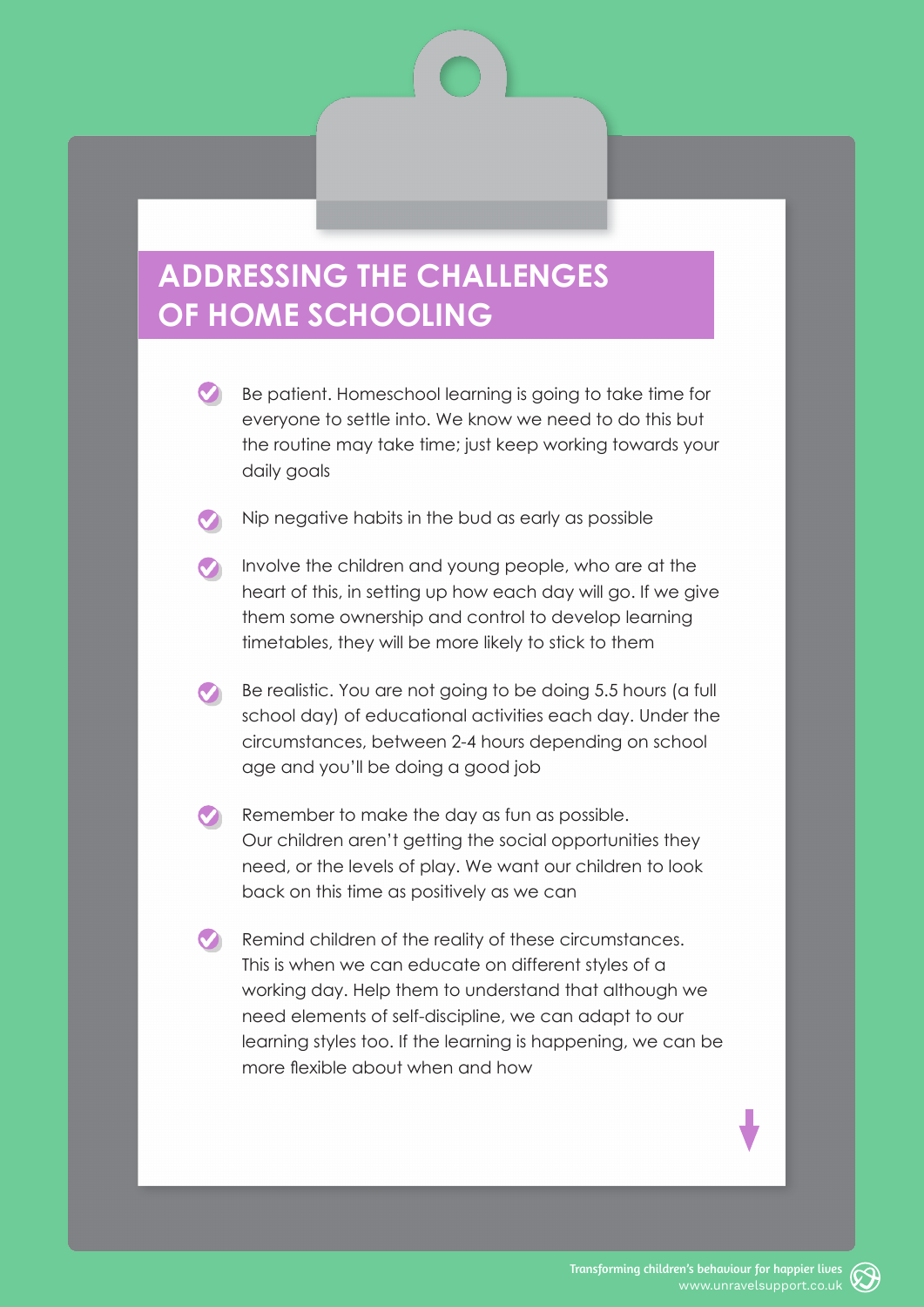#### **ADDRESSING THE CHALLENGES OF HOME SCHOOLING**

- Cook out for pressurised language. Children may start using more '*should*' dialogues, 'I should be doing maths now', 'I should be doing schoolwork all day'. *Should* makes us feel like we are a slave to our thoughts and that we have no choice. By changing *shoulds* to *coulds,* we feel like we have a greater sense of control not only of our thinking, but our behaviours too
- Communicate emotions throughout this time. If children can learn how to more accurately label what they feel during this situation (and they will feel many different emotions), they will leave the process with increased emotional intelligence, skills and greater self-regulation
- $\bullet$ Be kind to yourself. This is a huge thing you are being asked to do. Remember, you are doing your best